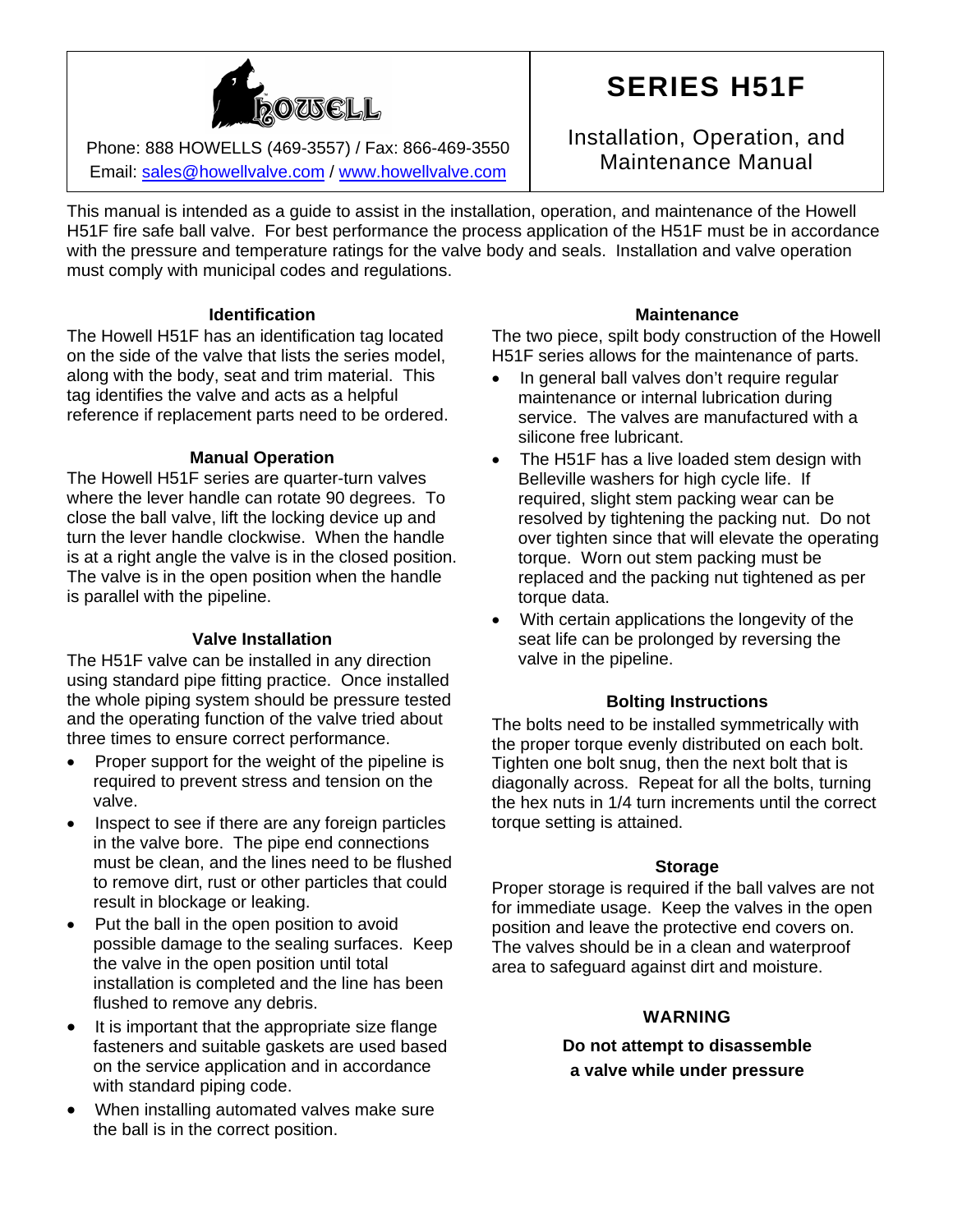| <b>Torque Table (in/lbs)</b>             |      |      |     |            |     |            |     |     |
|------------------------------------------|------|------|-----|------------|-----|------------|-----|-----|
| Size                                     | 1/2" | 3/4" | 4 H | $1 - 1/2"$ | ייר | $2 - 1/2"$ | າ"  |     |
| <b>Stem Packing</b><br><b>Nut Torque</b> | 31   | 35   |     | 106        | 106 | 398        | 398 | 443 |

## **Valve Disassembly**

Appropriate protection like gloves and a face shield should be worn when maintenance and disassembly is performed. If harmful or flammable media was being used in the piping system the valve must be decontaminated prior to disassembly. Caution is needed when removing the valve from the pipeline since fluids can be trapped in the cavity of the valve.

- Relieve all pressure from the pipeline with the valve in the open position.
- Put the valve in a semi-open position and flush the pipeline to help remove any hazardous media.
- Cycle the valve open and close to depressurize the valve.
- The valve must be in the closed position before disassembly. The ball cannot be taken out from the body if the valve is an open or semi-open position.
- Provide support for the valve and ensure the pipeline is stabilized before disconnecting the flange bolts.
- Be prepared for possible leakage outside of the pipeline.
- Remove the valve and place with the flanged end down to protect the surface of the ball. Protect the facing of the flange to ensure it does not get scratched.
- Disconnect the valve body bolts symmetrically.
- Replace the ball if scratched or damaged.
- Howell replacement kits are available to replace the seat gaskets and thrust washers.
- Check the wall thickness of the valve body and cap. The minimum thickness must be maintained in according to EN12516-1, table 10.
- Reassemble the ball valve in the closed position making sure all parts are clean.
- Final inspection and testing after reassembly is required. Open and close the valve several times to make sure all the parts were assembled correctly. If there is restriction there may be parts incorrectly positioned and causing interference.

## **Thrust Washer and Stem Packing Replacement**

Before replacing the thrust washer and the packing, please follow all safety precautions and preparation instructions noted in the valve disassembly section.

- Undo the handle nut and take off the lever handle.
- Remove the lock saddle, packing nut, Belleville washers and gland.
- Unthread the valve body bolts symmetrically and lift off the body end along with one seat.
- Take out the body seal.
- Turn the valve stem so that the ball is in the closed position and then remove the ball from the body. If needed use a strap and lifting device to protect the ball from being scratched or damaged during removal.
- Remove the other seat
- To remove the valve stem, tap it from the top and take out from the inside of the body. The thrust washer should come out with the valve stem.
- The stem packing can then be removed.

The H51F fire safe ball valve is one of many products available from Howell. Please contact Howell if you require further information or have additional questions.



Head Office: Phone: 888 HOWELLS (469-3557) Fax: 866-469-3550 Email:sales@howellvalve.com [www.howellvalve.com](http://www.howellvalve.com/)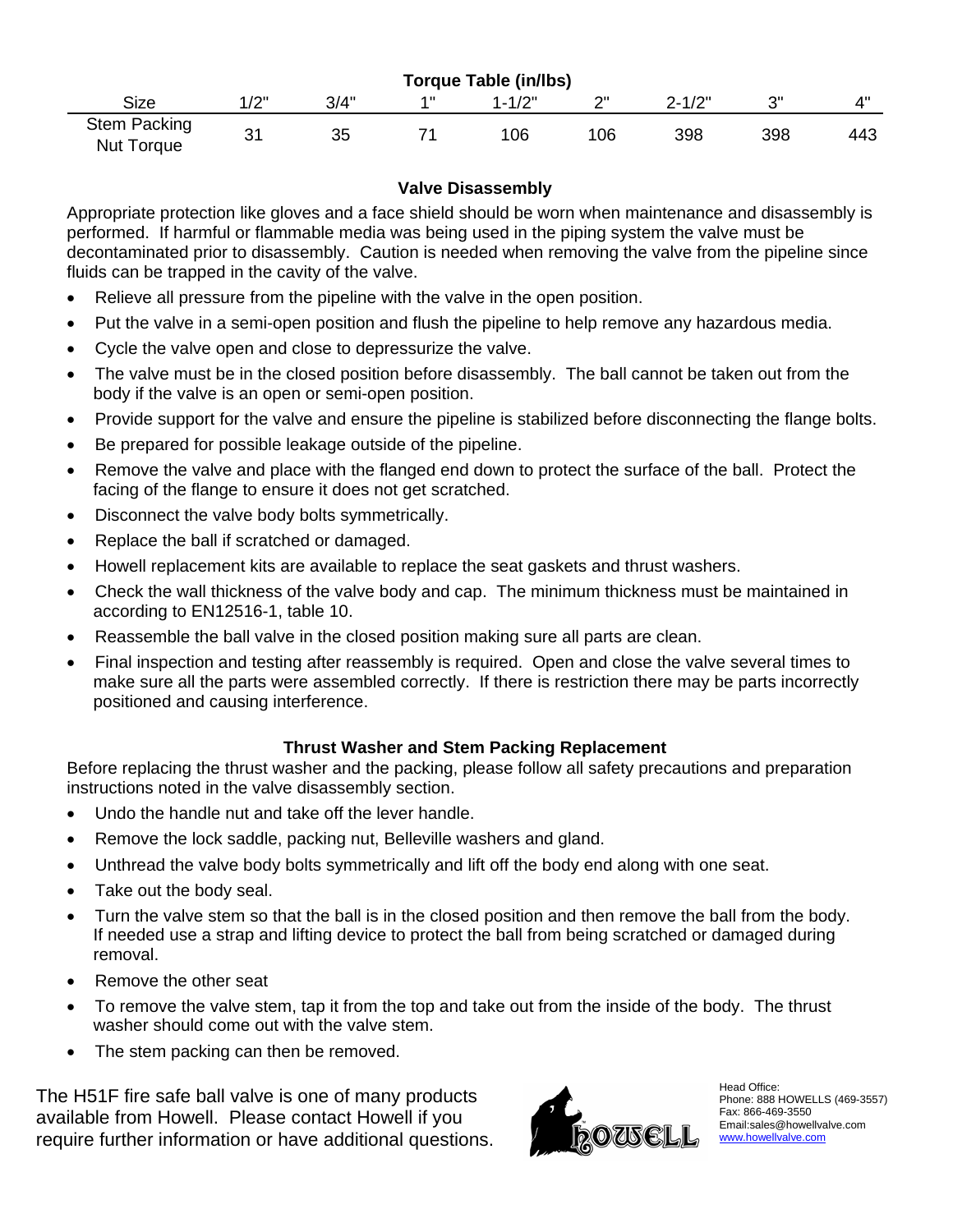

## **SERIES H51F**



## **MATERIALS LIST:**

| Item         | Part                      | <b>For Stainless Steel Valve</b> | For Carbon Steel Valve    | Quantity |
|--------------|---------------------------|----------------------------------|---------------------------|----------|
| $\mathbf{1}$ | <b>Body</b>               | ASTM A351 CF8M                   | <b>ASTM A216 WCB</b>      |          |
| 2            | End Cap                   | ASTM A351 CF8M                   | <b>ASTM A216 WCB</b>      | 1        |
| 3            | <b>Ball</b>               | <b>ASTM A351 CF8M/316</b>        | <b>ASTM A351 CF8M/316</b> |          |
| $*_{4}$      | Seat                      | <b>RPTFE</b>                     | <b>RPTFE</b>              | 2        |
| $*5-1$       | Gasket                    | <b>PTFE</b>                      | <b>PTFE</b>               |          |
| $*5-2$       | Gasket                    | Graphite                         | Graphite                  |          |
| $*6-1$       | <b>Thrust Washer</b>      | <b>PTFE</b>                      | <b>PTFE</b>               |          |
| $*6-2$       | <b>Thrust Washer</b>      | Graphite                         | Graphite                  |          |
| $*7$         | <b>Stem Packing</b>       | Graphite                         | Graphite                  |          |
| 8            | Gland                     | 304 SS                           | 304 SS                    | 1        |
| 9            | <b>Belleville Washer</b>  | 301 SS                           | 301 SS                    | 2        |
| 10           | Stem                      | <b>ASTM A276 316</b>             | <b>ASTM A276 316</b>      |          |
| 11           | Packing Nut               | 304 SS                           | 304 SS                    | 1        |
| 12           | Spring Washer             | 304 SS                           | 304 SS                    | 1        |
| 13           | <b>Handle Nut</b>         | 304 SS                           | 304 SS                    |          |
| 14           | <b>Bolts</b>              | <b>ASTM A193 B8</b>              | <b>ASTM A193 B7</b>       | $4 - 8$  |
| 15           | Handle                    | 304 SS                           | <b>Zinc Plated Steel</b>  |          |
| 16           | Handle Grip               | Vinyl                            | Vinyl                     |          |
| 17           | <b>Stopper Nut</b>        | 304 SS                           | <b>Carbon Steel</b>       |          |
| $*18$        | Lock Saddle               | 304 SS                           | 304 SS                    |          |
| 19           | <b>Anti-Static Device</b> | 304 SS                           | 304 SS                    |          |

\* included in repair kit